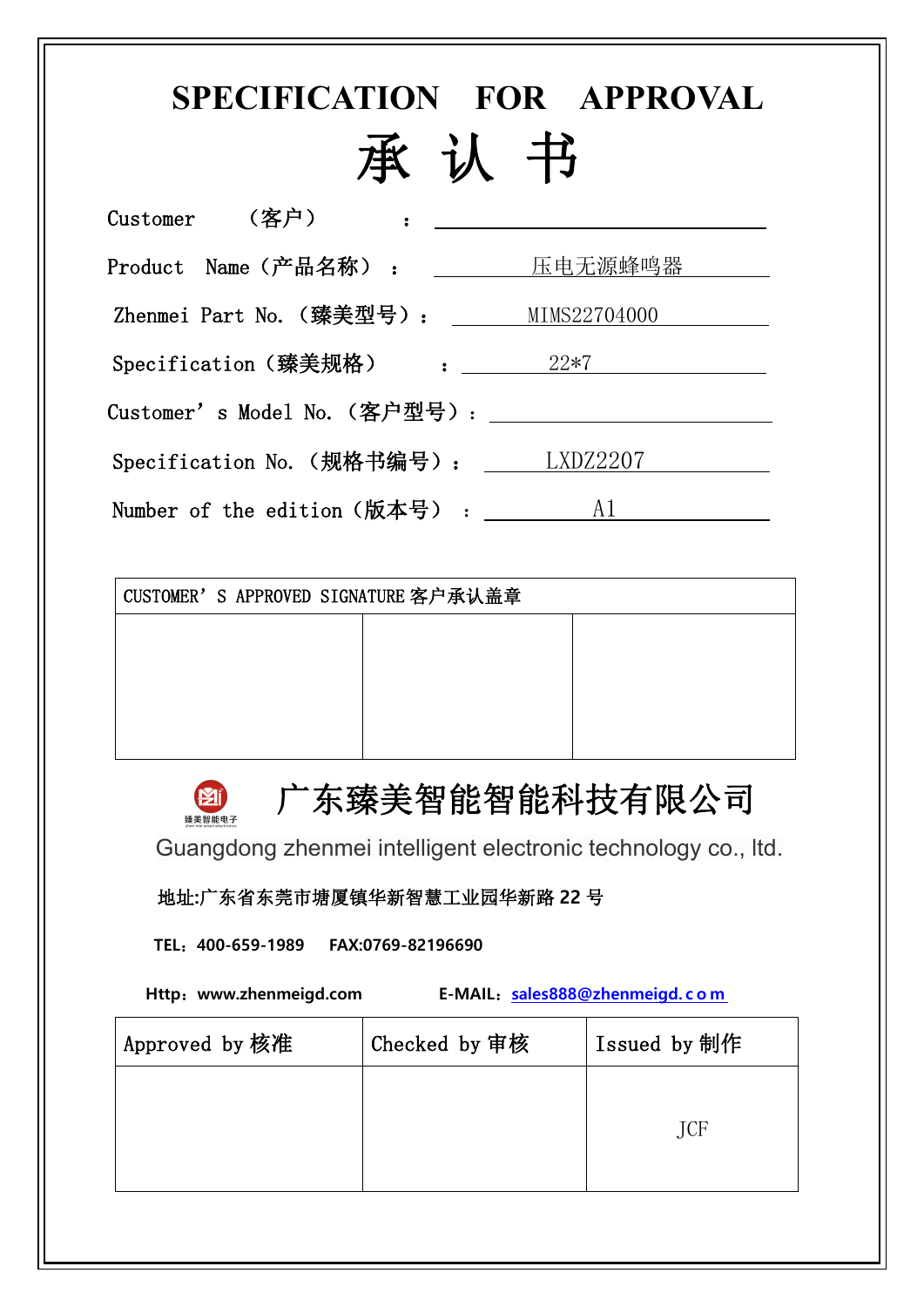| <b>SPECIFICATION</b><br>FOR<br>APPROVAL | PAGE NO.<br>页码     | 2/4            |
|-----------------------------------------|--------------------|----------------|
| 承认书                                     | PART . NO.<br>产品型号 | MIMSWP42162700 |

### SPECIFICATION

|                | Resonance Frequency (KHz)             | 4.0                                  |  |
|----------------|---------------------------------------|--------------------------------------|--|
| 2              | Max Input Voltage (Vp-p)              | 25                                   |  |
| $\overline{3}$ | Capacitance at 120Hz (nF)             | $28 \pm 30\%$                        |  |
| 4              | Sound Output at 10cm (dB)             | $\geq$ 88 at 4.0KHz Square Wave5Vp-p |  |
| 5              | Current Consumption (mA)              | $\leq 5$ at 4.0KHz Square Wave 5Vp-p |  |
| 6              | Operating Temperature $(\mathcal{C})$ | $-20 \sim 70$                        |  |
| 7              | Storage Temperature $({\degree}C)$    | $-30 \sim +80$                       |  |
| 8              | Weight $(g)$                          | 2.5                                  |  |
| 9              | Housing Material                      | <b>Black PBT</b>                     |  |
|                |                                       |                                      |  |

# \*Applying rated voltage

|                          | Soldering Parameter  |                                         |         |  |  |
|--------------------------|----------------------|-----------------------------------------|---------|--|--|
| Buzzer Soldering process | Temp. $({\degree}C)$ | Time(Sec.)                              | Times   |  |  |
| Reflow soldering         | $245 \pm 15$         | above $180^{\circ}$ time $40\text{~}70$ |         |  |  |
| $\star$ Wave soldering   | $255 \pm 5$          | $4 - 6$                                 | $2 - 3$ |  |  |
| $\star$ Manual soldering | $350 \pm 10$         | $2 \sim 5$                              | $2 - 3$ |  |  |

## Remark:★ Instance Soldering Process

## **DIMENSIONS (UNIT: mm)**

Tolerance:  $\pm 0.5$ mm Except Specified

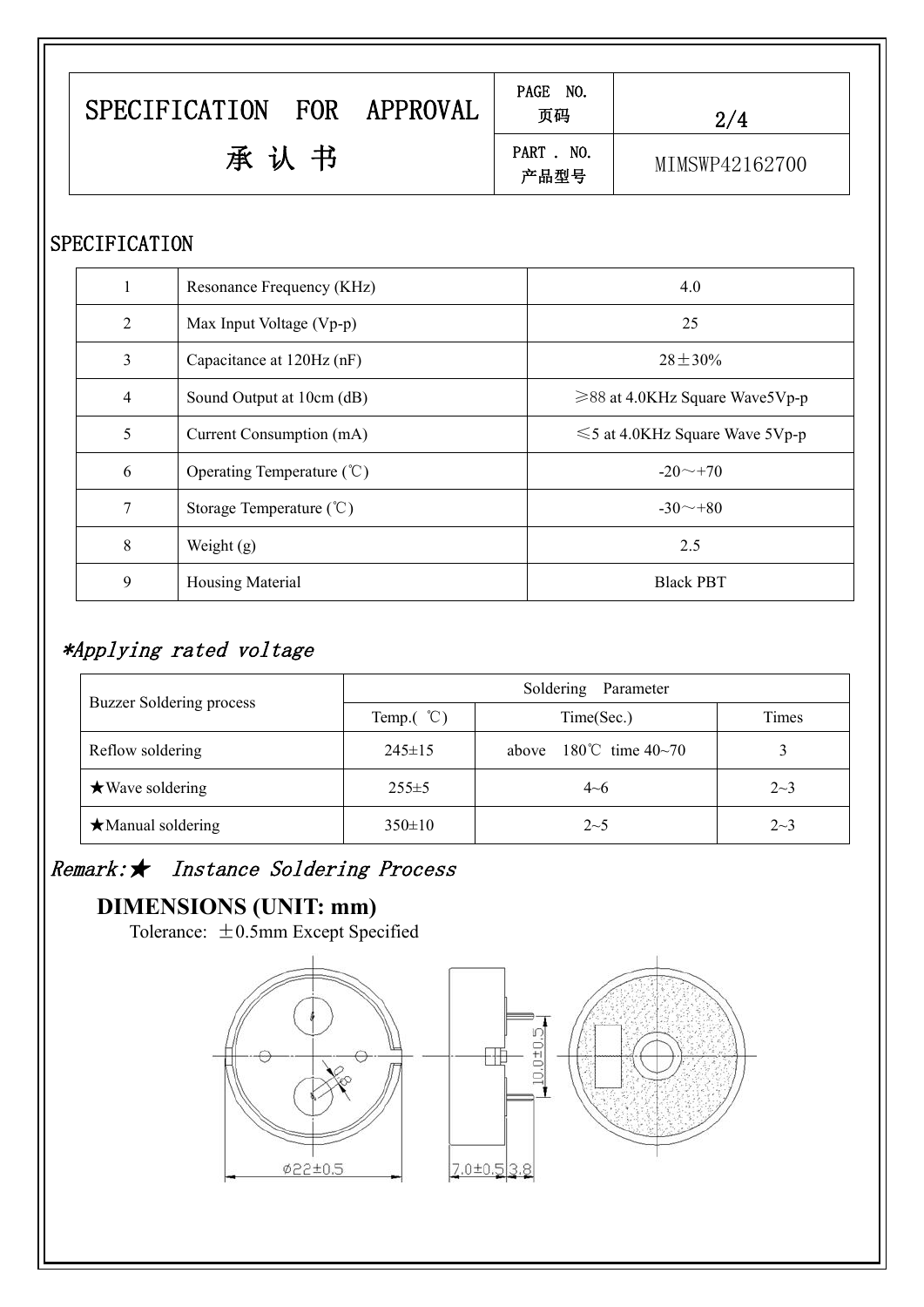